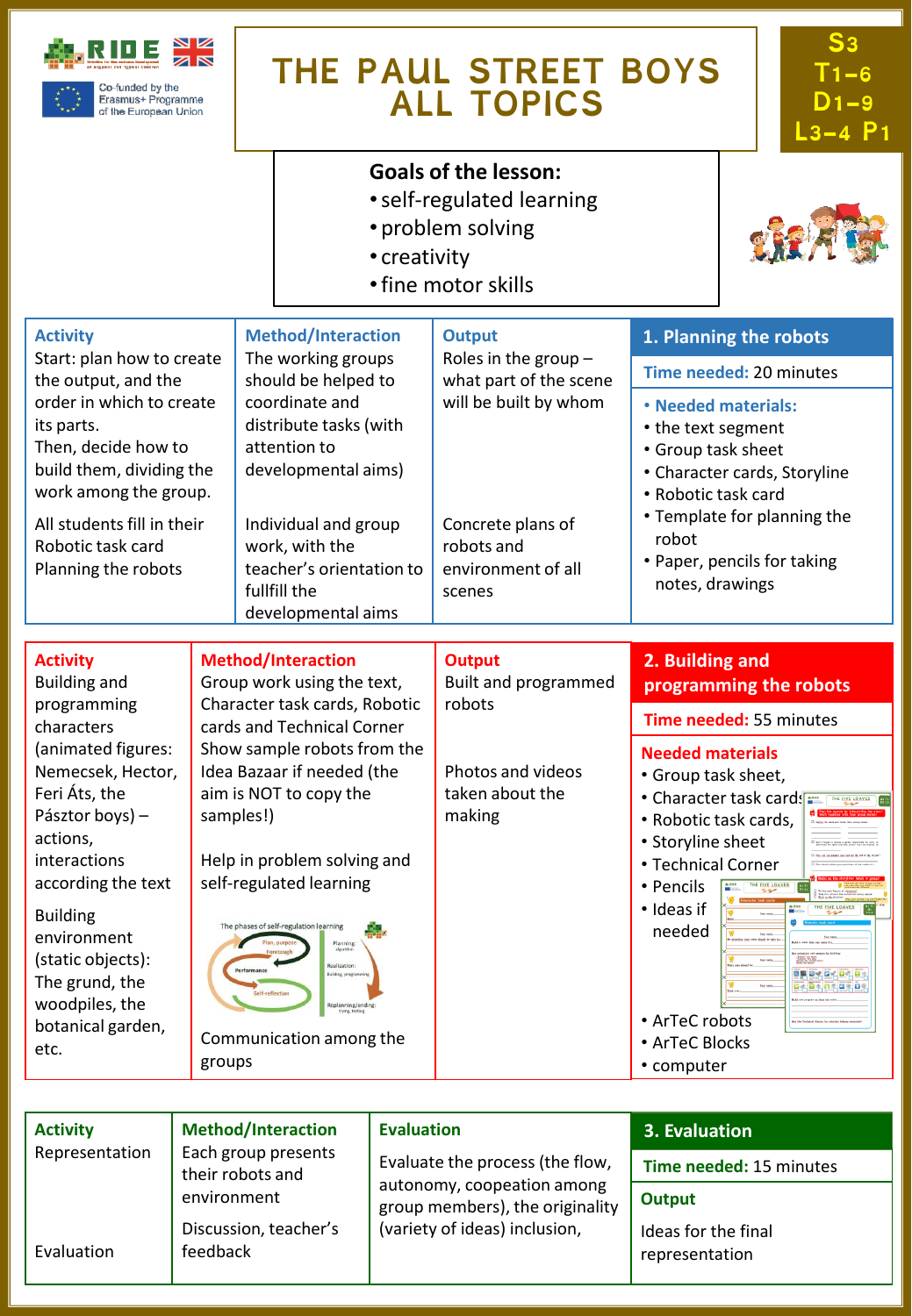

# **THE PAUL STREET BOYS ALL TOPICS**





## **Goals of the lesson:**

- •self-regulated learning
- problem solving
- creativity
- •fine motor skills



#### **Supporting creativity**

- Support individual creative initiatives but ensure that the right balance is maintained between them and didactic goals
- Allow access to the helping materials, task cards and the text as resources
- Make the students fill in additional Character cards or Robotic task cards to concretise new, additional ideas
- Use the robot samples only in "emergency cases", when students don't have their own idea or if development needs a specific solution!

#### **The model of self-regulated learning and its application in teaching robotics**



### **Flexible usage of the learning materials**

The teacher can customize the learning process and the development of each student by combining the variations of learning materials and the appropriate level of programming skills.

#### **Problem solution, self-regulated learning**

The most important task of the teacher is helping the problem solving and the self regulation learning, more like a mentor than an instructor. The development of these skills is essential for the

improvement of learning success and life skills.

#### **How can you help your students in self-regulation learning?**

- Don't give them concrete instructions in the matter of the structure and the program of the robot!
- Teach them to build their program step by step and continue writing the program only if the current part works correctly.
- Encourage them to test their robot after each step of programming!
- In case of any error in the program, help them to identify the logical problem, but don't tell them or show them the concrete bug! Make them verbalize the difference between the planned and the real performance of the robot.
- Let them look for the bug in the program, help them with questions, not with instructions!
- Don't tell them if the correction was good or not, but make them test their robot again and selfreflect!
- Ensure them that having errors in the structure of the robot or in the logic of the program is not a failure, but natural part of learning and of product development!